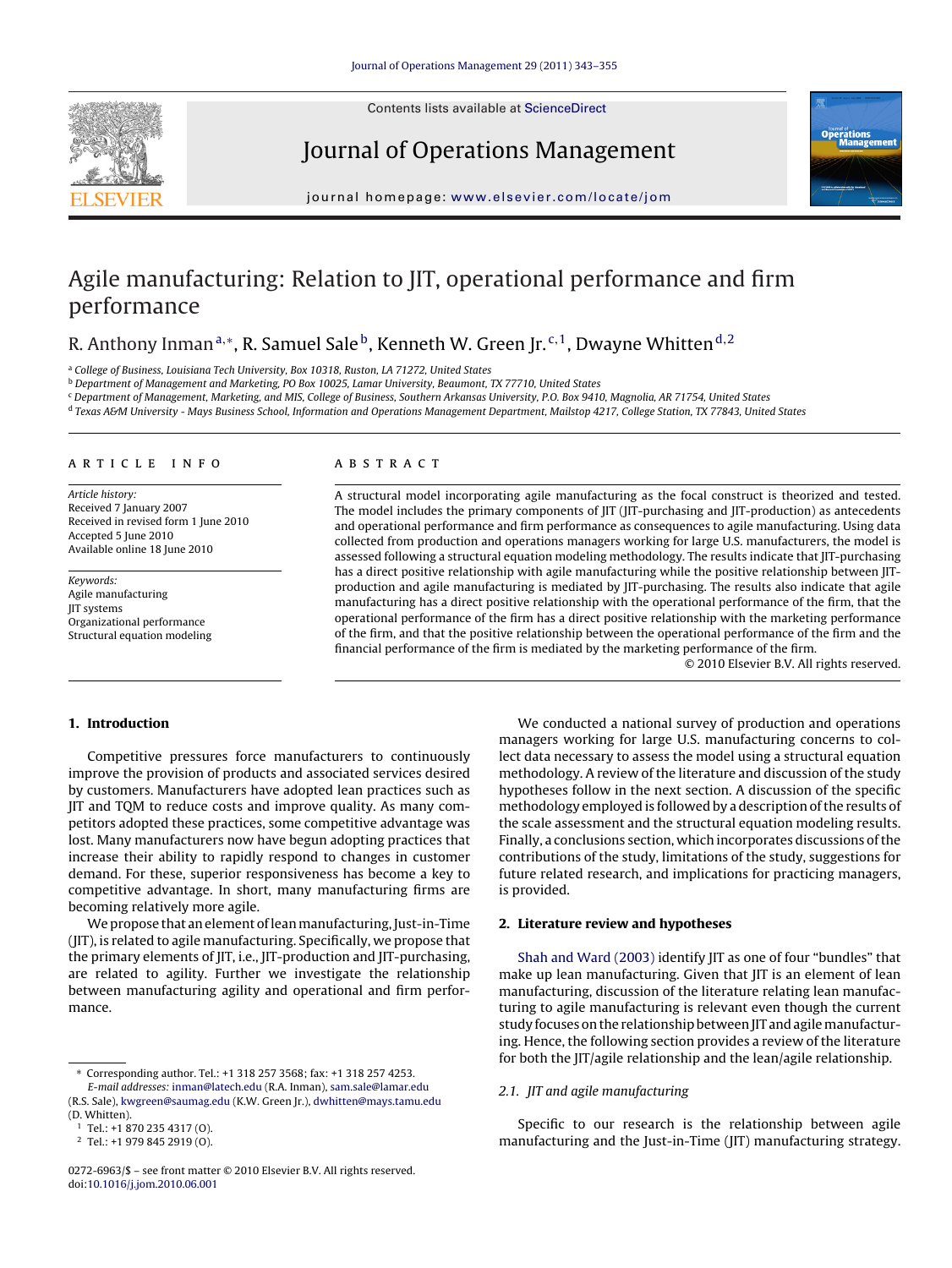Countless research regarding JIT and its individual elements has been generated in the last three decades. [Claycomb et al. \(1999b\)](#page--1-0) state that "in its ideal form, JIT integrates the entire supply chain's marketing, distribution, customer service, purchasing, and production functions into one controlled process." In an early work regarding JIT implementation, [Mehra and Inman \(1992\)](#page--1-0) identified four elements of JIT: JIT-production strategy, JIT vendor strategy (purchasing), JIT education strategy and management commitment. Only JIT-production and JIT vendor strategies were found to have a significant impact on JIT implementation success. Since that time a number of published articles have at least partially supported these findings. In more recent work [Shah and Ward \(2003\)](#page--1-0) identify four "bundles" of lean production: Just-In-time (JIT), Total Quality Management (TQM), Total Preventive Maintenance (TPM) and Human Resource Management (HRM). In a 2007 paper Shah and Ward propose and test 10 dimensions that can be used to measure these four "bundles" of lean production. Six of the 10 dimensions are elements of JIT with three pertaining to supplier aspects of JIT (purchasing) and three related to aspects of JITproduction. Therefore, while a number of JIT elements have been identified, two, JIT-production and JIT-purchasing, seem to garner the most support for their criticality to organization success. As a result, we limit our work here to these two primary elements of JIT.

We define JIT as a comprehensive strategy that combines the primary tactical elements of JIT-production and JIT-purchasing, to eliminate waste and optimally utilize resources throughout the supply chain [\(Claycomb et al., 1999b\).](#page--1-0) JIT-production focuses on the identification and elimination of all forms of waste, including excess inventories, material movements, production steps, scrap losses, rejects and rework, within the production function ([Wisner](#page--1-0) [et al., 2005; Brox and Fader, 2002\).](#page--1-0) JIT-purchasing is operationalized by [Freeland \(1991\)](#page--1-0) as a "set of techniques and concepts for eliminating waste and inefficiency in the purchasing process." Techniques and concepts associated with JIT-purchasing include daily delivery of small lot sizes from nearby vendors, shared information, supplier education, reduced inspection and early supplier involvement in product/process design. The techniques utilized by JIT-production and JIT-purchasing allow firms to translate the resulting capabilities into a JIT strategy that provides organizational capabilities to deliver near zero defect quality, near zero variance quantity and precise on-time delivery ([Green and Inman, 2005\).](#page--1-0)

The key word applicable to the definition of both primary elements of JIT is "waste." This is consistent with [Shah and](#page--1-0) [Ward's \(2007\)](#page--1-0) definition of lean production as an integrated sociotechnical system with the main objective of reducing or eliminating internal, customer, and supplier waste. Since JIT is a subset (bundle) of lean, we narrow our definition to the following: JIT is that subset of lean associated primarily with the elimination of waste through planning, scheduling and sequencing of operations. This definition of JIT subsumes both primary elements of JIT, JIT-purchasing and JIT-production, as elements of itself that are distinguishable from each other by where they occur in the system or supply chain.

#### 2.2. Lean manufacturing and agile manufacturing

There has been a tendency to view the development of lean manufacturing and agile manufacturing either in a progression or in isolation ([Gunasekaran, 1999a\).](#page--1-0) From an isolation standpoint, [Harrison \(1997\)](#page--1-0) notes that companies with a lean mindset would find the agile manufacturing concept difficult to follow. [Krishnamurthy and Yauch \(2007\)](#page--1-0) state that there are "three general positions with respect to lean and agile: those who believe that they are mutually exclusive or distinct concepts that cannot co-exist, those who believe that they are mutually supportive strategies, and those who believe that leanness must be a *precursor* to agility." [Table 1](#page--1-0) summarizes the literature supporting each of the three views.

### 2.2.1. Lean and agile as mutually exclusive concepts

Early concerns that the two concepts cannot co-exist were expressed by [Richards \(1996\), w](#page--1-0)ho noted that some agile proponents claimed that flexibility would suffer under lean production and from [Harrison \(1997\)](#page--1-0) who expressed doubts that lean and agile were compatible while emphasizing that agile implied more resources, not fewer. More recently, [Goldsby et al. \(2006\)](#page--1-0) note that lean and agile are often pitted as opposing paradigms.

Agility has been recognized as a manufacturing strategy consisting of manufacturing tasks and choices ([Gunasekaran et al., 2008\).](#page--1-0) The word "choices" implies that tradeoffs are necessary between lean and agile [\(Harrison, 1997\) o](#page--1-0)r that they cannot completely coexist.While both strategies address the same competitive priorities (cost, quality, service, flexibility), they each emphasize different elements [\(Narasimhan et al., 2006\)](#page--1-0) such that clear dividing lines can be drawn between the two ([Gunasekaran et al., 2008\).](#page--1-0) Some would state that lean manufacturing subordinates responsiveness (service) to efficiency and productivity (cost) [\(Vazquez-Bustelo et](#page--1-0) [al., 2007\)](#page--1-0) while agile manufacturing focuses on speed and flexibility and not cost ([Gunasekaran et al., 2008\).](#page--1-0) One may consider lean's market winner as cost ([Christopher and Towill, 2001\)](#page--1-0) and agile's market winners as speed, flexibility and responsiveness to changes [\(Zhang and Sharifi, 2007\),](#page--1-0) i.e., service level ([Mason-Jones et al.,](#page--1-0) [2000\).](#page--1-0) This is consistent with [Narasimhan's et al. \(2006\)](#page--1-0) empirical study that found agile plants to meet/exceed lean plants and other plants in all measured performance dimensions with the exception of cost efficiency. Hence, tradeoffs that would prevent lean/agile co-existence can be easily envisioned. Larger lot sizes and higher inventory levels could be necessary to maintain the higher service level required by agile firms while smaller lot sizes and lower inventory levels could be required by cost-efficient lean firms.

It should be noted that there is a stream of thought that advocates the simultaneous use of lean manufacturing and agile manufacturing. Termed "leagile," proponents believe that manufacturing systems can consist of both lean and agile, acting together to "exploit market opportunities in a cost-efficient manner" ([Krishnamurthy and Yauch, 2007\).](#page--1-0) However, this appears to be appropriate only for supply chains, not individual manufacturing firms unless the firm is a multi-unit enterprise that functions as a supply chain. Leagile models created thus far contain a decoupling point that separates the lean and agile portions of the system [\(Krishnamurthy and Yauch, 2007\)](#page--1-0) with the lean portion on the upstream side of the point and the agile portion of the system on the downstream side [\(Mason-Jones et al., 2000\).](#page--1-0) [Krishnamurthy and](#page--1-0) [Yauch \(2007\)](#page--1-0) state that this decoupling point ensures that lean and agile do not co-exist, lending credence to the idea that the two are mutually exclusive within a single manufacturing entity, although both may exist within a supply chain.

From the literature, one can glean that both lean and agile have obtained desired results in isolation and that neither is better nor worse than the other ([Naylor et al., 1999\).](#page--1-0) This would imply that either could be used successfully depending upon the individual firm's environment. Specifically, lean manufacturing is appropriate when market conditions are basically stable, demand is smooth and standard products are produced and agile manufacturing is appropriate when the environment is more turbulent and more product variety is present ([Vazquez-Bustelo et al., 2007; Naylor](#page--1-0) [et al., 1999\).](#page--1-0) The degree of turbulence in the environment determines the degree of agility needed ([Vazquez-Bustelo et al., 2007;](#page--1-0) [Sharifi and Zhang, 2001; Zhang and Sharifi, 2000\).](#page--1-0) Though not stated within the literature, the same could hold true for lean. The degree of stability dictates the degree of leanness required to effectively compete. Consistent with the above, [Goldsby et al. \(2006\)](#page--1-0) found, via simulation, that a lean strategy resulted in the lowest cost/highest service when demand was smooth and predicted with a high degree of accuracy coupled with low-value finished goods